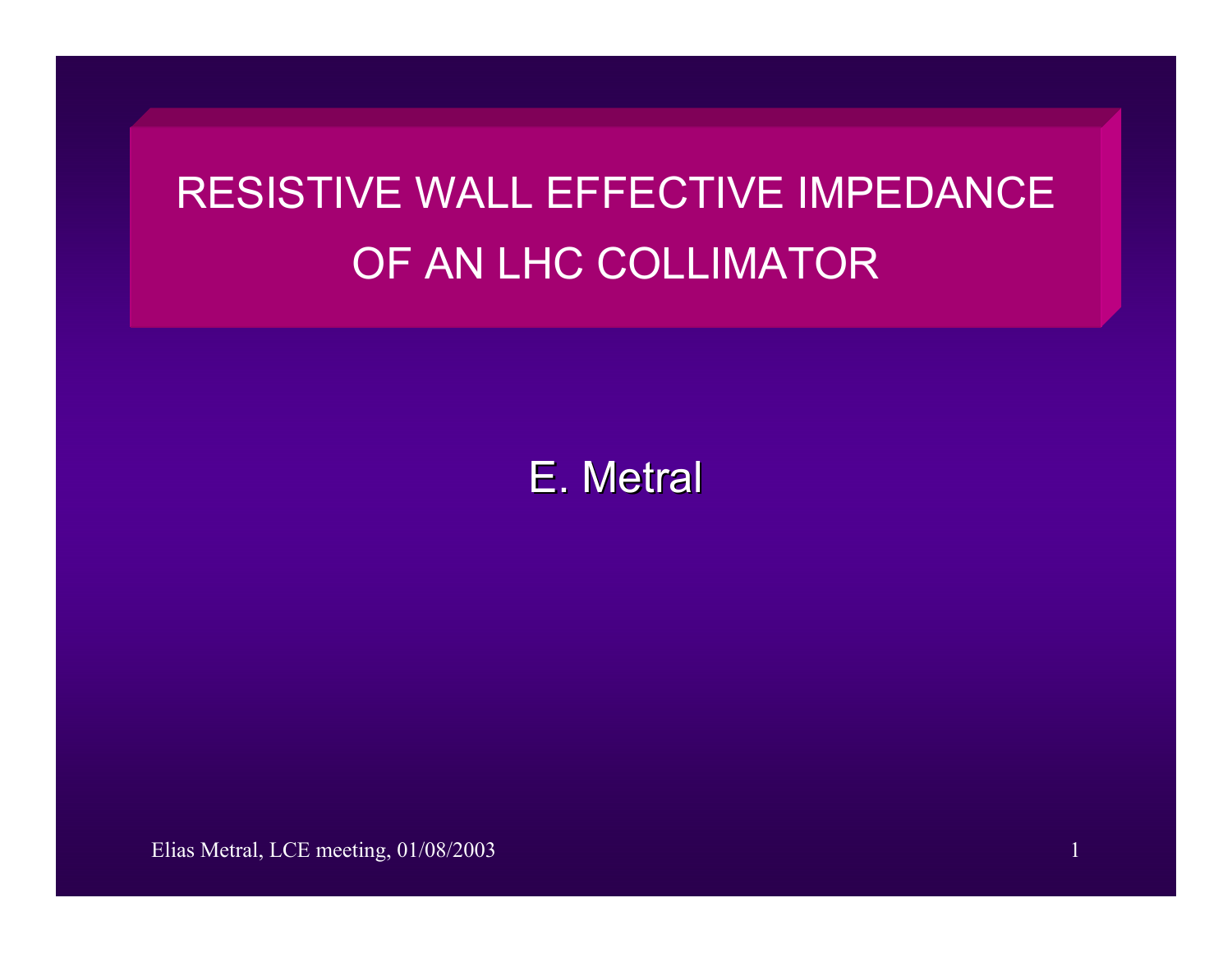# **PARAMETERS USED PARAMETERS USED**

### **Machine and Beam**

$$
p = 7 \text{ TeV/c}
$$
  
\n
$$
M = 3564
$$
  
\n
$$
N_b = 1.1 \times 10^{11} \text{ p/b}
$$
  
\n
$$
Q_s = 2.12 \times 10^{-3}
$$
  
\n
$$
Q_y = 59.32
$$
  
\n
$$
\tau_b = 1 \text{ ns}
$$
  
\n
$$
\frac{\epsilon}{y} = 0
$$
  
\n
$$
\frac{\alpha_1 = 3 \times 10^{-4}}{\varphi_1 = 3 \times 10^{-4}}
$$
  
\n
$$
\frac{\epsilon}{\varphi_2 = 57.7}
$$
  
\n
$$
\frac{\epsilon}{\varphi_3 = 1 \text{ ns}}
$$
  
\n
$$
\frac{\epsilon}{\varphi_4 = 1000}
$$
  
\n
$$
\frac{\epsilon}{\varphi_5 = 0}
$$
  
\n
$$
\frac{\epsilon}{\varphi_7 = 1000}
$$
  
\n
$$
\frac{\epsilon}{\varphi_8 = 1000}
$$
  
\n
$$
\frac{\epsilon}{\varphi_9 = 1000}
$$
  
\n
$$
\frac{\epsilon}{\varphi_9 = 1000}
$$
  
\n
$$
\frac{\epsilon}{\varphi_9 = 1000}
$$
  
\n
$$
\frac{\epsilon}{\varphi_9 = 1000}
$$
  
\n
$$
\frac{\epsilon}{\varphi_9 = 1000}
$$
  
\n
$$
\frac{\epsilon}{\varphi_9 = 1000}
$$
  
\n
$$
\frac{\epsilon}{\varphi_9 = 1000}
$$
  
\n
$$
\frac{\epsilon}{\varphi_9 = 1000}
$$
  
\n
$$
\frac{\epsilon}{\varphi_9 = 1000}
$$
  
\n
$$
\frac{\epsilon}{\varphi_9 = 1000}
$$
  
\n
$$
\frac{\epsilon}{\varphi_9 = 1000}
$$
  
\n
$$
\frac{\epsilon}{\varphi_9 = 1000}
$$
  
\n
$$
\frac{\epsilon}{\varphi_9 = 1000}
$$
  
\n
$$
\frac{\epsilon}{\varphi_9 = 1000}
$$
  
\n
$$
\frac{\epsilon}{\varphi_9 = 100
$$

Elias Metral, LCE meeting, 01/08/2003 2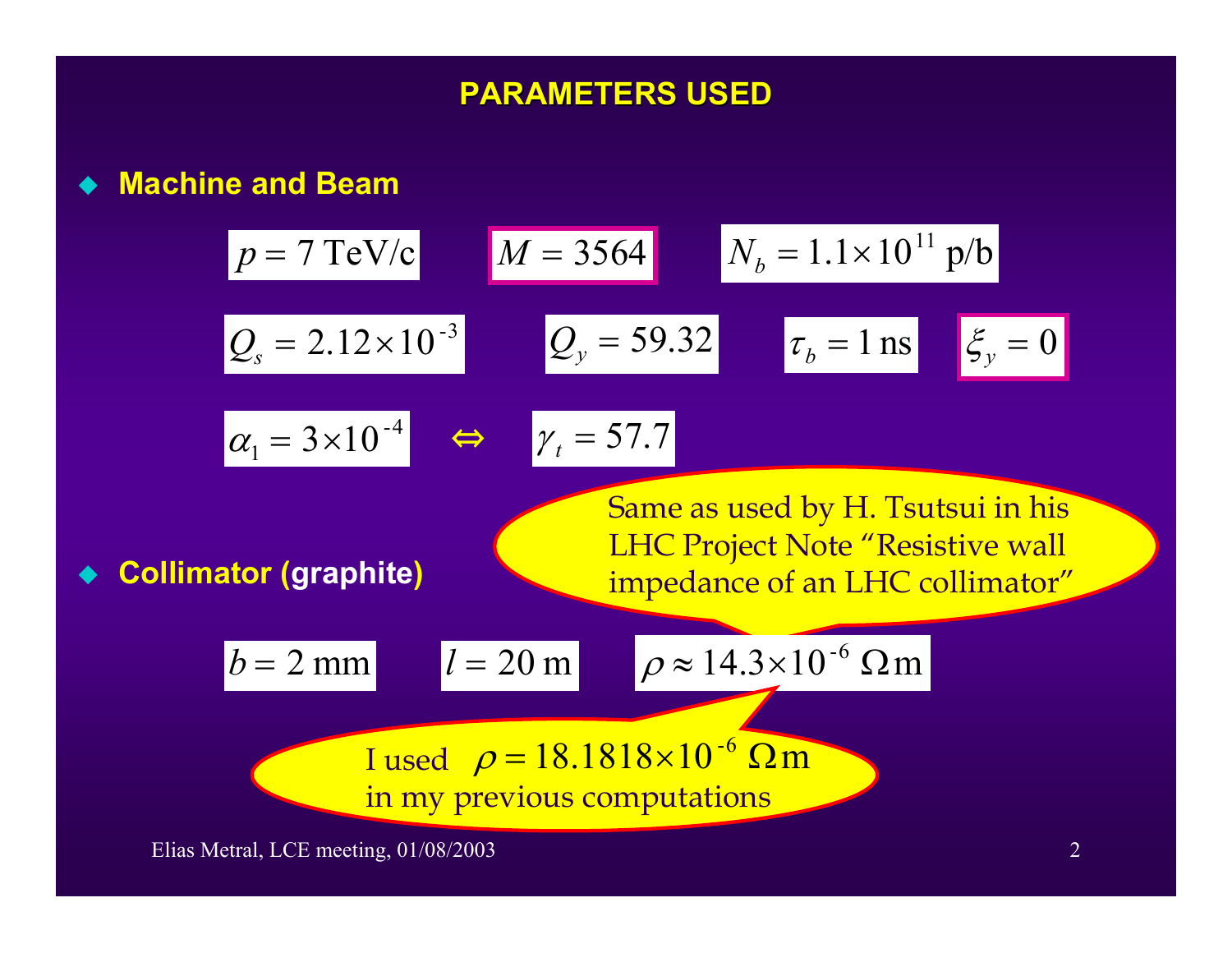## **RESULTS RESULTS**

**Resistive wall vertical effective impedance of the LHC collimator used in my previous computations on head-tail modes, for mode m = 0 and most critical coupled-bunch mode number n (n = 3365 for real part of the impedance, and n = 3505 for imaginary part of the impedance)** <sup>⇒</sup> **See Minutes of the LCE meeting 23/05/2003**

$$
\text{Re}\left(Z_{RW}^{\gamma}/l\right)_{\text{eff}} \approx 0.09 \text{ M}\Omega/m^2
$$

$$
\boxed{\mathrm{Im}\left(Z_{RW}^{y}/l\right)_{\text{eff}} \approx 1.2 \ \mathrm{M}\Omega/m^2}
$$

**The inductive bypass is included in the above formulae as well as the Yokoya factor for parallel plates (**  $\left[\pi^2/12\right]$ 

Good agreement with the results from H. Tsutsui